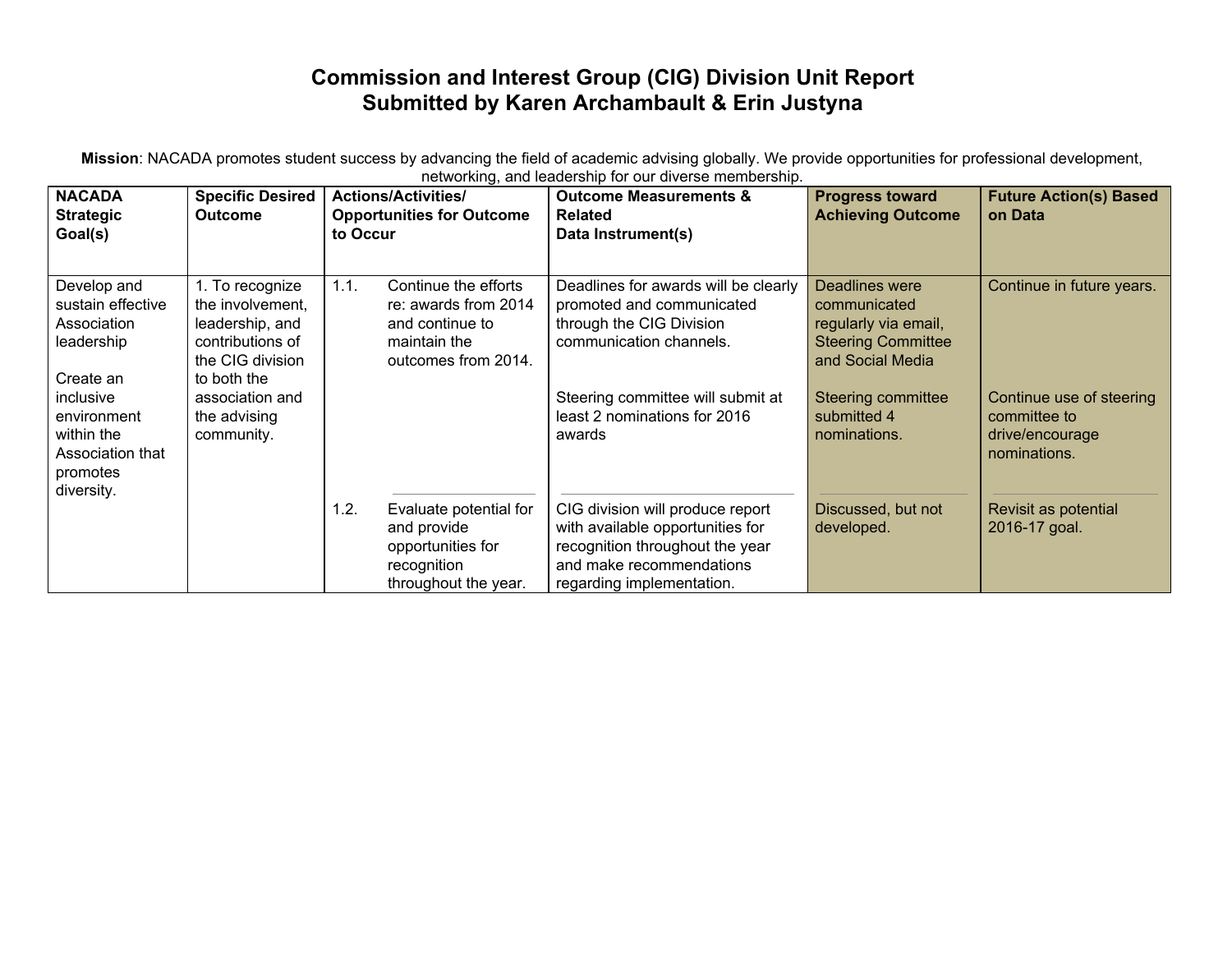## **Commission and Interest Group (CIG) Division Unit Report**

| Develop and<br>sustain effective<br>Association<br>leadership.<br>Provide<br>professional<br>development<br>opportunities that<br>are responsive to<br>the needs of<br>advisors and<br>advising<br>administrators | 2. Provide<br>support to assist<br>in leadership<br>succession and<br>maintenance of<br>high level of<br>leadership<br>outcomes | 2.1 | Review and revise<br>current CIG Division<br>Electronic Handbook                                                                                                                      | Committee tasked with review of<br>the handbook established.<br>Committee review complete with<br>recommendations for<br>improvements.<br>Improvements completed and<br>revised version posted online.      | <b>Committee developed</b><br>in late Fall 2015<br>Committee reviewed<br>available materials<br>including current<br>regional handbook.<br>Revised and<br>significantly expanded<br>version of handbook<br>developed, vetted, and<br>finalized. Posted<br>online. | <b>Recommend review</b><br>every 3 - 5 years.                                                                                                    |
|-------------------------------------------------------------------------------------------------------------------------------------------------------------------------------------------------------------------|---------------------------------------------------------------------------------------------------------------------------------|-----|---------------------------------------------------------------------------------------------------------------------------------------------------------------------------------------|-------------------------------------------------------------------------------------------------------------------------------------------------------------------------------------------------------------|-------------------------------------------------------------------------------------------------------------------------------------------------------------------------------------------------------------------------------------------------------------------|--------------------------------------------------------------------------------------------------------------------------------------------------|
|                                                                                                                                                                                                                   |                                                                                                                                 |     | 2.2 Training materials<br>provided for all chairs on<br>an ongoing basis<br>throughout the year.                                                                                      | Minimum of 5 training "tip sheets"<br>developed and posted to website<br>for use by chairs.                                                                                                                 | 5 training tips<br>developed and posted<br>online.                                                                                                                                                                                                                | Continue adding training<br>tip sheets as needed.<br>Potential goal of<br>developing assessment<br>of sheets including use<br>and effectiveness. |
|                                                                                                                                                                                                                   |                                                                                                                                 |     | 2.3 Redesign annual<br>training to be inclusive of<br>all chairs, including IG<br>and to be appropriate for<br>all levels of experience<br>including new,<br>continuing, and outgoing | Annual training is revised to reflect<br>needs of different chairs; feedback<br>from chairs reflects value of<br>improved training. Budget reflects<br>inclusion of IG chairs in funding as<br>appropriate. | Annual training<br>revised significantly.<br><b>IG Scholarship</b><br>developed to support<br>IG Chair attendance at<br>annual conference. 1<br>applicant by<br>submission of this<br>report.                                                                     | Next steps to be<br>determined based upon<br>feedback from revised<br>training after annual<br>conference.                                       |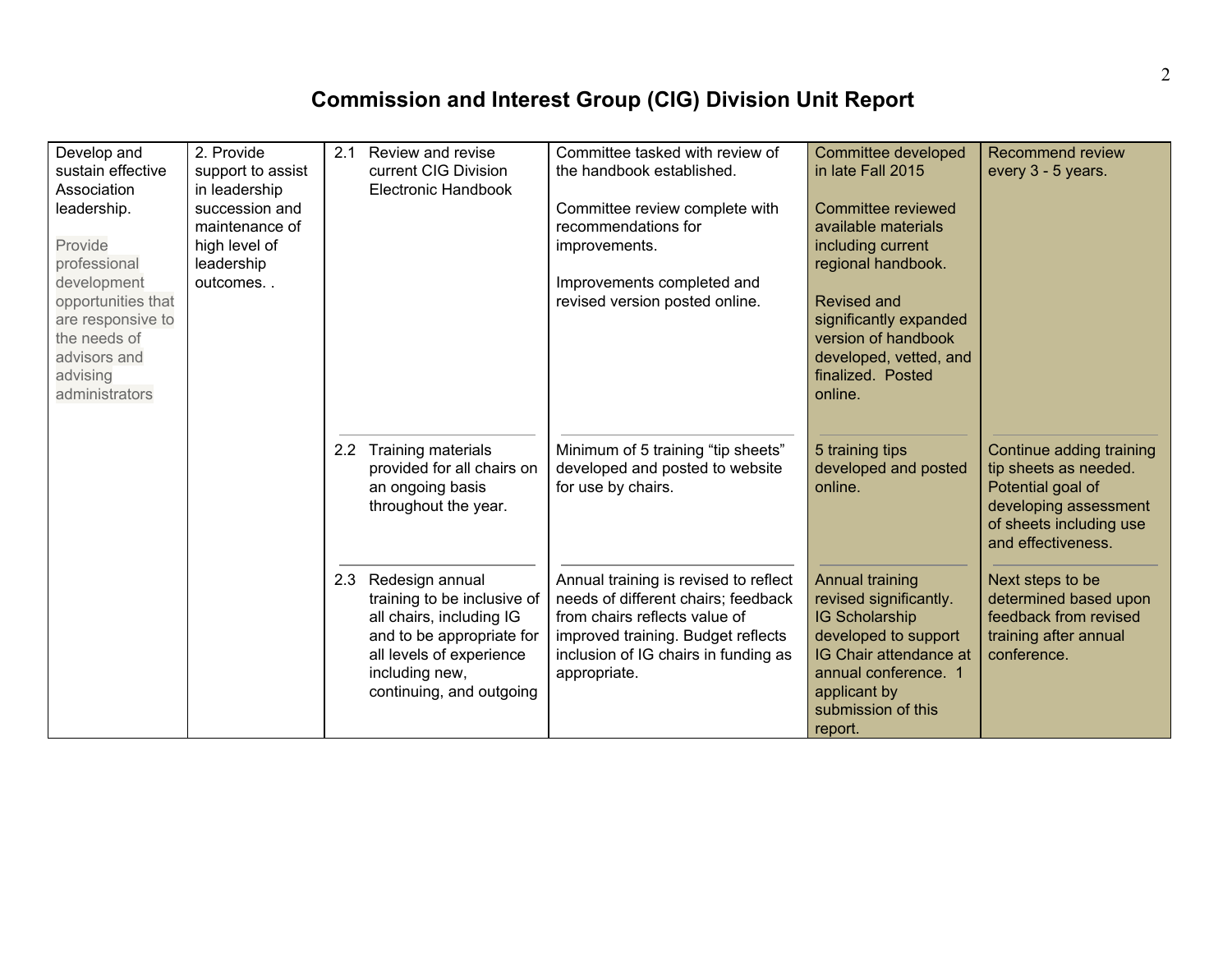## **Commission and Interest Group (CIG) Division Unit Report**

| Develop and<br>sustain effective<br>Association<br>leadership.<br>Engage in | 3. Evaluate<br>contributions of<br>chairs and<br>steering<br>committee to<br>determine<br>efficacy to | 3.1. | Publish chair<br>expectations and<br>measure chair<br>efficacy to these<br>minimums        | Chair expectations are published to<br>website. Rubric is developed and<br>provided to steering committee to<br>evaluate chairs and develop<br>support plan where needed.                                       | For both outcomes:<br>Working committee<br>developed to develop<br>and formalize rubric.<br>Committee determined<br>that "checklists" of                                                                                                | For both outcomes:<br>Revisit periodically to<br>determine if expectations<br>remain appropriate.<br>Continue to evaluate<br>support provided by  |
|-----------------------------------------------------------------------------|-------------------------------------------------------------------------------------------------------|------|--------------------------------------------------------------------------------------------|-----------------------------------------------------------------------------------------------------------------------------------------------------------------------------------------------------------------|-----------------------------------------------------------------------------------------------------------------------------------------------------------------------------------------------------------------------------------------|---------------------------------------------------------------------------------------------------------------------------------------------------|
| ongoing<br>assessment of all<br>facets of the<br>Association                | encourage<br>continued<br>leadership or to<br>encourage<br>changes of<br>course in action.            | 3.2. | Publish steering<br>committee<br>expectations and<br>measure efficacy to<br>these minimums | Steering committee expectations<br>are published to website. Rubric is<br>developed and provided to chairs<br>to evaluate their steering<br>committee member. CIG reps<br>develop support plan where<br>needed. | expected behavior,<br>rather than more<br>formal rubrics, were<br>more appropriate.<br>Under review by<br><b>Steering Committee in</b><br>August 2016. To be<br>posted to websites on<br>leadership page prior<br>to annual conference. | <b>CIGD Reps to Steering</b><br>Committee and by<br><b>Steering Committee and</b><br>Reps to Chairs to ensure<br>that it matches<br>expectations. |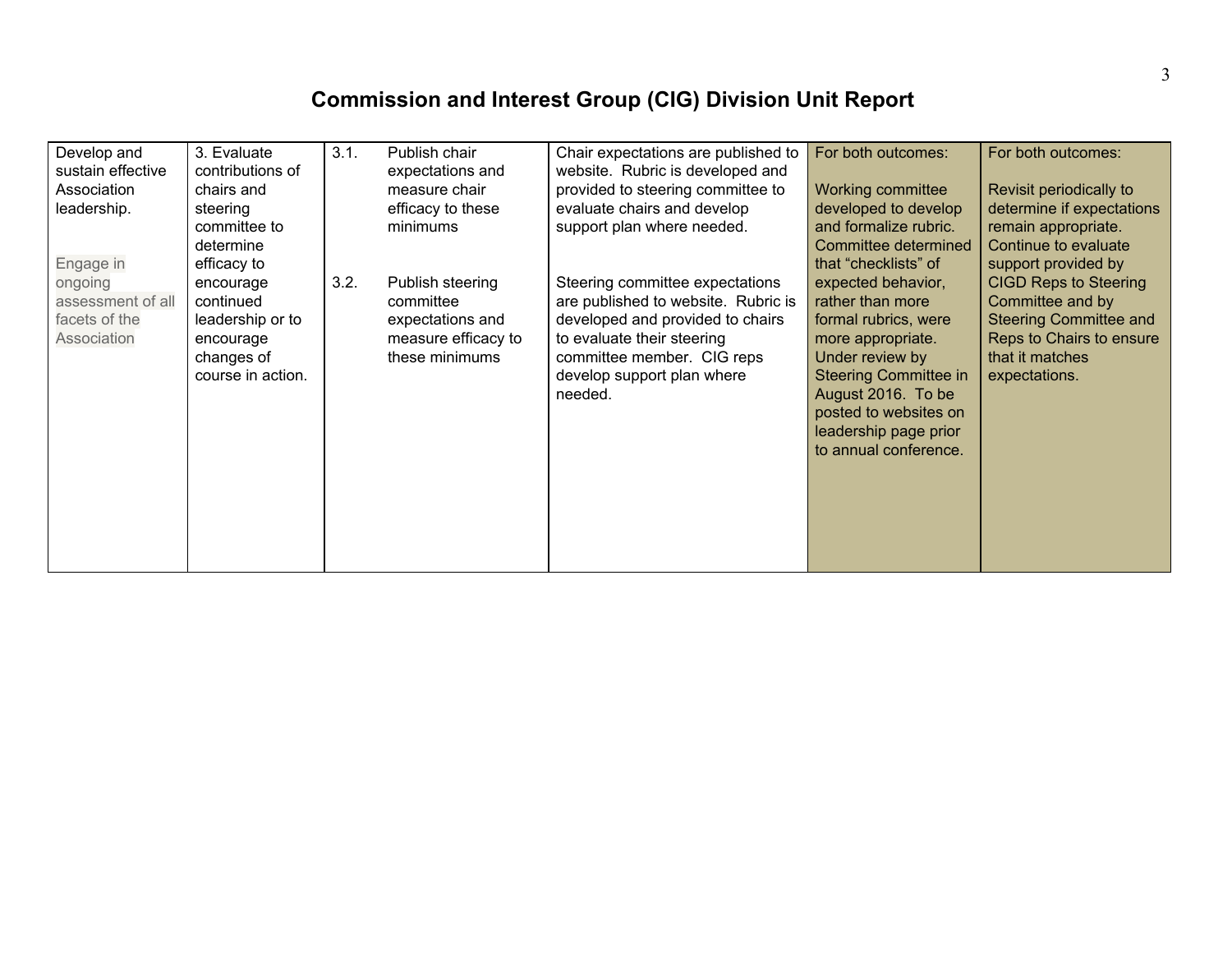## **Commission and Interest Group (CIG) Division Unit Report**

| Develop and<br>sustain effective<br>Association<br>leadership.<br>Engage in<br>ongoing | 4. Improve<br>transparency of<br>CIG division | 4.1  | Publish strengths of<br>steering committee<br>members to all chairs<br>to encourage use of<br>steering committee as<br>resource for various<br>needs. | Each steering committee's profile<br>and experience is available via the<br>web and is distributed to all chairs.                                                                                                                                                                                                                           | Information was<br>requested, colletected.<br>and posted to the web.                                                                                                                                                                                                    | Reps hope to distribute<br>the Information to all<br>chairs by the end of<br>October.<br>This information will<br>require yearly update. |
|----------------------------------------------------------------------------------------|-----------------------------------------------|------|-------------------------------------------------------------------------------------------------------------------------------------------------------|---------------------------------------------------------------------------------------------------------------------------------------------------------------------------------------------------------------------------------------------------------------------------------------------------------------------------------------------|-------------------------------------------------------------------------------------------------------------------------------------------------------------------------------------------------------------------------------------------------------------------------|------------------------------------------------------------------------------------------------------------------------------------------|
| assessment of all<br>facets of the<br>Association                                      |                                               | 4.2. | Encourage all current<br>chairs to consider<br>positions on steering<br>committee or as CIG<br>appointed<br>representative.                           | All chairs receive at least 3<br>messages related to open<br>positions encouraging them to be<br>considered for open positions.<br>Steering committee selections are<br>made based upon predetermined<br>needs for steering committee<br>balance -- based upon how well<br>individuals meet those needs.<br>Same is shared with membership. | All chairs received<br>multiple messages via<br>email and social<br>media.<br><b>Steering Committee</b><br>selections AND CIGD<br>representative<br>recommendation<br>made via blind review<br>based upon<br>pre-determined<br>criteria. All shared with<br>all Chairs. |                                                                                                                                          |

Reporting Due Dates: Columns 1 through 4 are to be completed by November 1 each year; columns 5 and 6 are to be completed by August 15 each year.